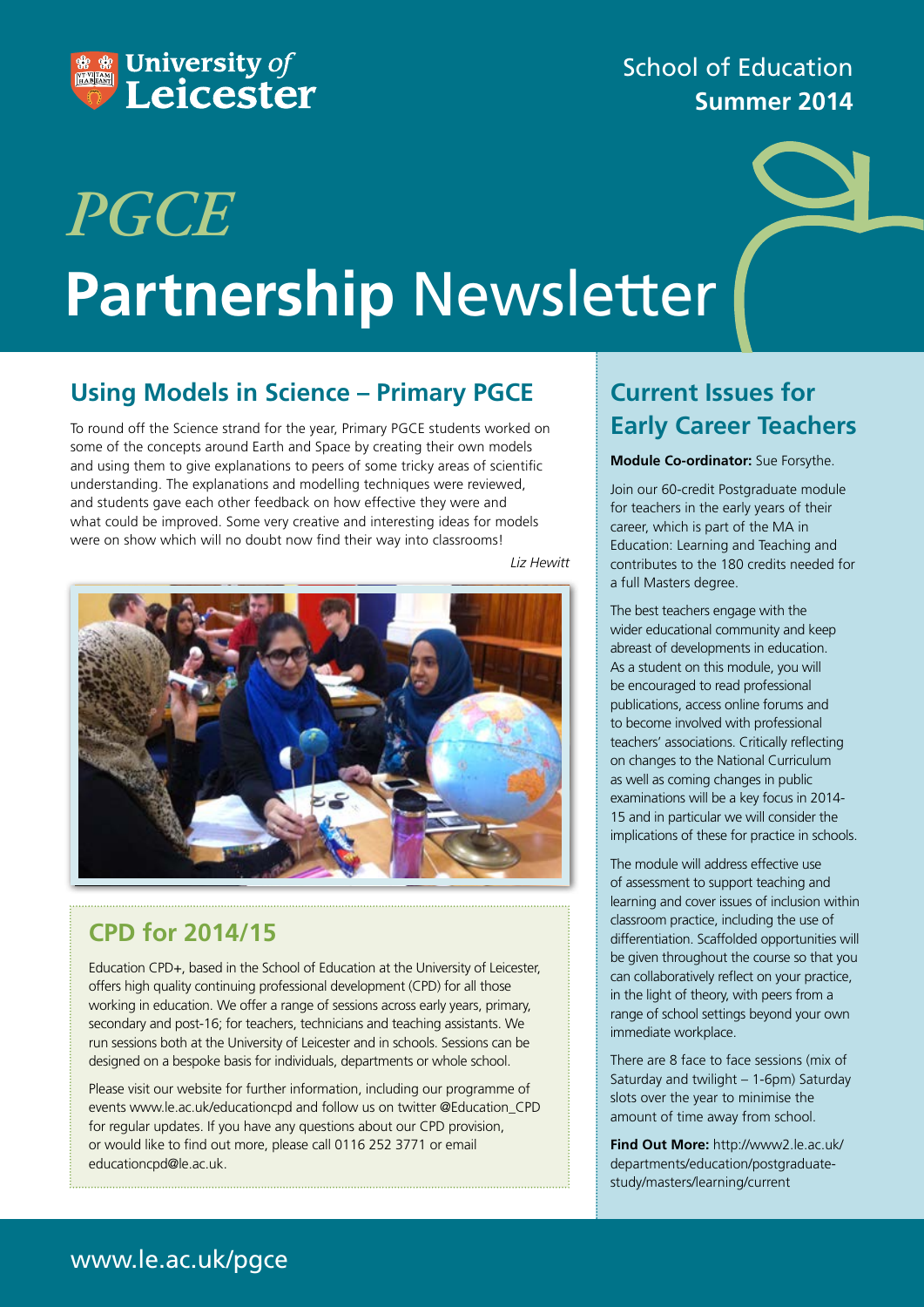# **PGCE Social science 2013/14 Planning and evaluating out of school activities**

As part of the PGCE Social Science course trainees are required to organise, carry out and evaluate a day of activities or events suitable for A level Psychology or Sociology students which provides 'opportunities for learners to learn in out-of-school contexts'. The activities contribute to the achievement of most of the Standards – PR, T1, T2, T3, T4, T5, T8, PPC3.

Here are two examples; the first from Adam Barratt – Sociology

On May 29th, whilst our students were revising for their exams, the Social Science PGCE students were out solving a murder mystery in Market Bosworth. I was responsible for planning the day which could be used with A level students and I had already completed the activities prior to the day as part of the planning for the trip. The idea is that the day encourages students to use their analytical skills, problem-solve and work as a team to interpret clues to find a murder suspect and the murder weapon. As we walked around the village we had to look for several signs and clues to eliminate suspects and types of weapons that may have been used in the crime. If we couldn't solve a clue we had a number to send a text to

which provided additional help – we used this twice.......... However, we successfully completed the tasks and solved the crime. We were able to return home safe in the knowledge that there was one less criminal on the streets!

The day could also easily be adapted to make it more specific to other subject like History or Geography and other skills sets could be incorporated. Market Bosworth itself is an interesting historical place with close connections to the Civil war and Richard III.

The second example was a visit arranged by Anne Brown and Tracy Battison (a tutor at the prison) to Gartree Prison. The students visited one of the prison wings, workshops and the chapel as well as going to the Psychology department. The visits opened our eyes to the nature of prison life and the importance of education in this setting. Many prisoners have low levels of literacy and numeracy and in many ways have been failed by the education system. There is strict security in the prison and students were alarmed at not being able to take the mobile phones in with them!!!!!!!

Although this visit was difficult to arrange mainly because of security issues I would encourage others to take the opportunity to visit a prison if possible.

*Anne Brown* 

# **PGCE School Placements 2014/15**

#### **Primary Dates:**

TE1 (6 Weeks) 13th Oct – 5th Dec (Preliminary Visits 8th & 9th Oct) Mentor Training 3rd Oct (2 students per class)

TE2 (6 Weeks) 19th Jan – 6th March (Preliminary Visits 14th & 15th Jan) Mentor Training 9th Jan

TE3 (8 Weeks) 20th April – 19th June (Preliminary visits 15th & 16th April) Mentor Training 25th Mar

More details at: **http://www2.le.ac.uk/departments/ education/partnership-schools/pgce-partnershipdocuments/primary-flyer-2014-15** 

#### **Secondary Dates:**

Phase A (9 weeks) 3rd Nov – 16th Jan (w/b 3rd November is a preparation week)

Preliminary visits to the school will take place in two of the following three weeks:

14th-15th October; 21st-22nd October; 28th-29th October

Phase B (12 weeks) 2nd Mar – 12th Jun (w/b 2nd March is a preparation week)

Preliminary visits to the school will take place on:

9th-10th February; 24th-25th February

More details at:

#### **http://www2.le.ac.uk/departments/education/ partnership-schools/pgce-partnership-documents/ secondary-flyer-2014-15**

Over the past few weeks we have been asking schools to offer placements for PGCE students during the next school year with responses via an online data collection tool. So far, almost 100 primary and 50 secondary schools have responded in this way and, from the feedback I have received, the process is regarded as both quick and straightforward.

If your school is in a position to offer a placement for a student teacher next year, please read the details of the expectations by going to one of the above links and then make your offers. Once you have the information to hand, making the offer online will only take a minute and you have the option, at the end, to print off what you have offered.

To make an offer for a primary placement, please go to: **https://www.survey.bris.ac.uk/leicester/pri2014pgce**

For secondary: **https://www.survey.bris.ac.uk/leicester/sec2014pgce**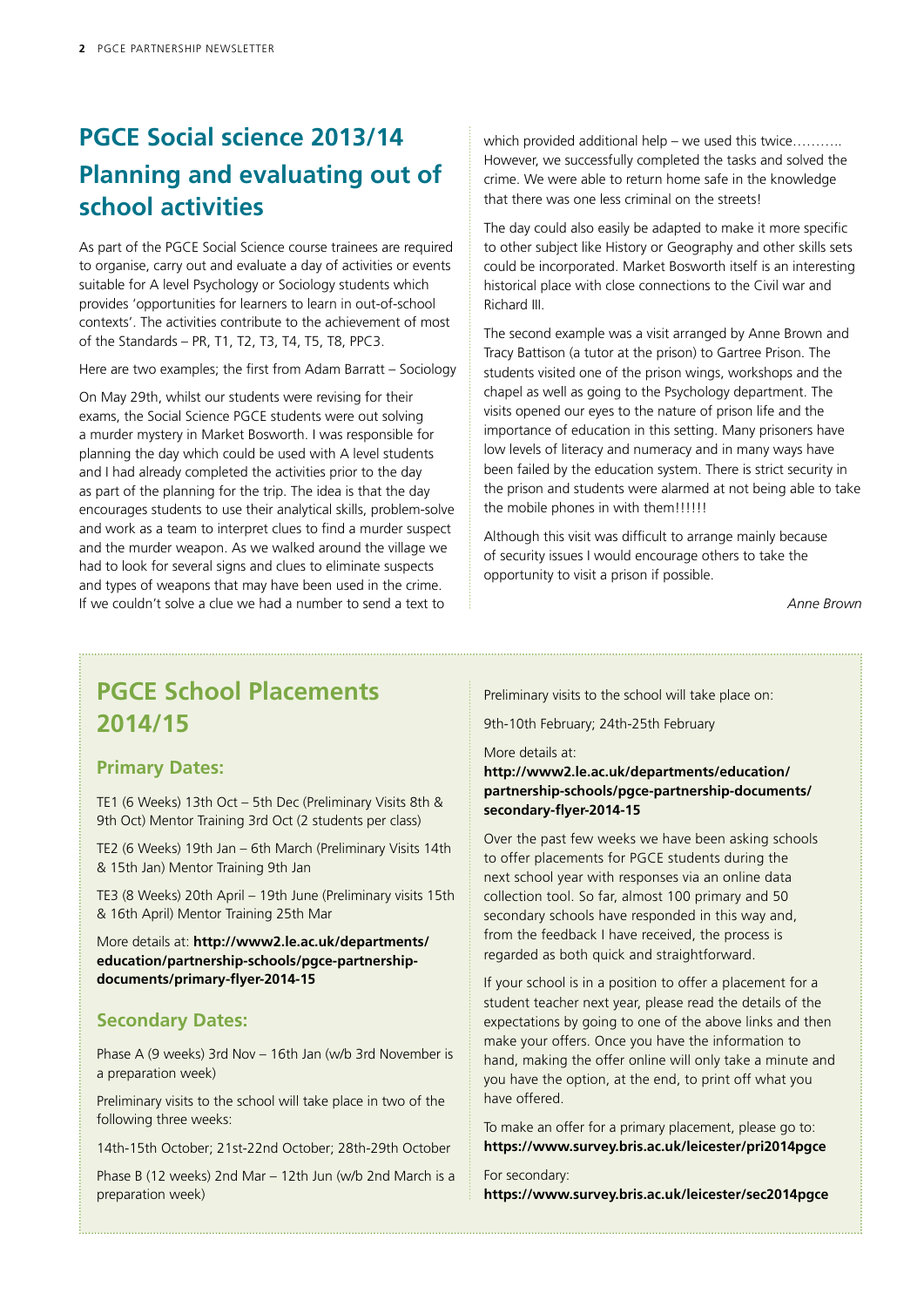# **Teaching Mathematics**

Get £1100 "Greater than the Sum" scholarship towards your fee if you teach in Leicester.

Full year fee for 2014-15 is £1800, leaving only £700 to pay with a further discount if your degree or PGCE was at Leicester, or your school is a partnership school.

#### **10 scholarships available**

Join our 60-credit Postgraduate module for Primary, Special and Secondary School teachers, which is part of the MA in Education: Learning and Teaching and contributes to the 180 credits needed for a full Masters degree.

**Module Co-ordinator:** Rose Griffiths.

There are nine taught sessions, spread from November 2014 to June 2015.

This module concentrates on the mathematics included in the current National Curriculum Levels W and 1 to 4, for pupils in F1 through to Year 9. We especially welcome teachers working with pupils whose attainment in mathematics is low.

The module can help you:

- Develop your own understanding of mathematical ideas
- Enhance your mathematics lessons
- Extend your personal skills in learning and research
- Find out more about how to improve children's understanding of the number system and arithmetic, shape and space, and measurement
- Use assessment effectively, and evaluate resources and teaching strategies.

#### **For a scholarship place**

Contact Simon Catchpole to express interest – **scatchpole@svc-leicester.org.uk**. Please include your name / your school and the name of the course in any correspondence.

#### **How to Apply**

Complete the online application process – **www2.le.ac.uk/departments/education/postgraduate-study/masters/learning**



## **Increased PGCE numbers**

Both Primary and Secondary PGCE courses have benefitted from a last minute increase in student allocations to University PGCE courses for 2014/15. Most notable were a 25% increase in Primary numbers to 90 and an increase in MFL to 10 (from 4). We will continue to recruit over the summer to ensure that schools have the supply of new teachers that they need for 2015/16.

## **New Teaching School**

Congratulations go out to Thrussington CE Primary School who have recently been awarded Teaching School status. It has been a very busy and successful year for them as they also have been a Lead School for a School Direct cohort which starts September 2014. More details of their Teaching School activities can be found at

**http://stepteachingschool.co.uk/** 

## **PGCE Employment Success**

Of our 2012/13 cohort of PGCE students (primary and secondary combined), a recent survey which attempted to contact all graduates, found that 97% were employed as teachers – quite a remarkable achievement compared to other providers in the sector.

## **Secondary PGCE final grades**

Results from the current cohort of students confirm that 95% of those who completed the course achieved either a 'good' or better grade, 83% achieve the 'outstanding' grade. Clearly such success bodes well both for their future employment and the continuation of the University of Leicester PGCE.